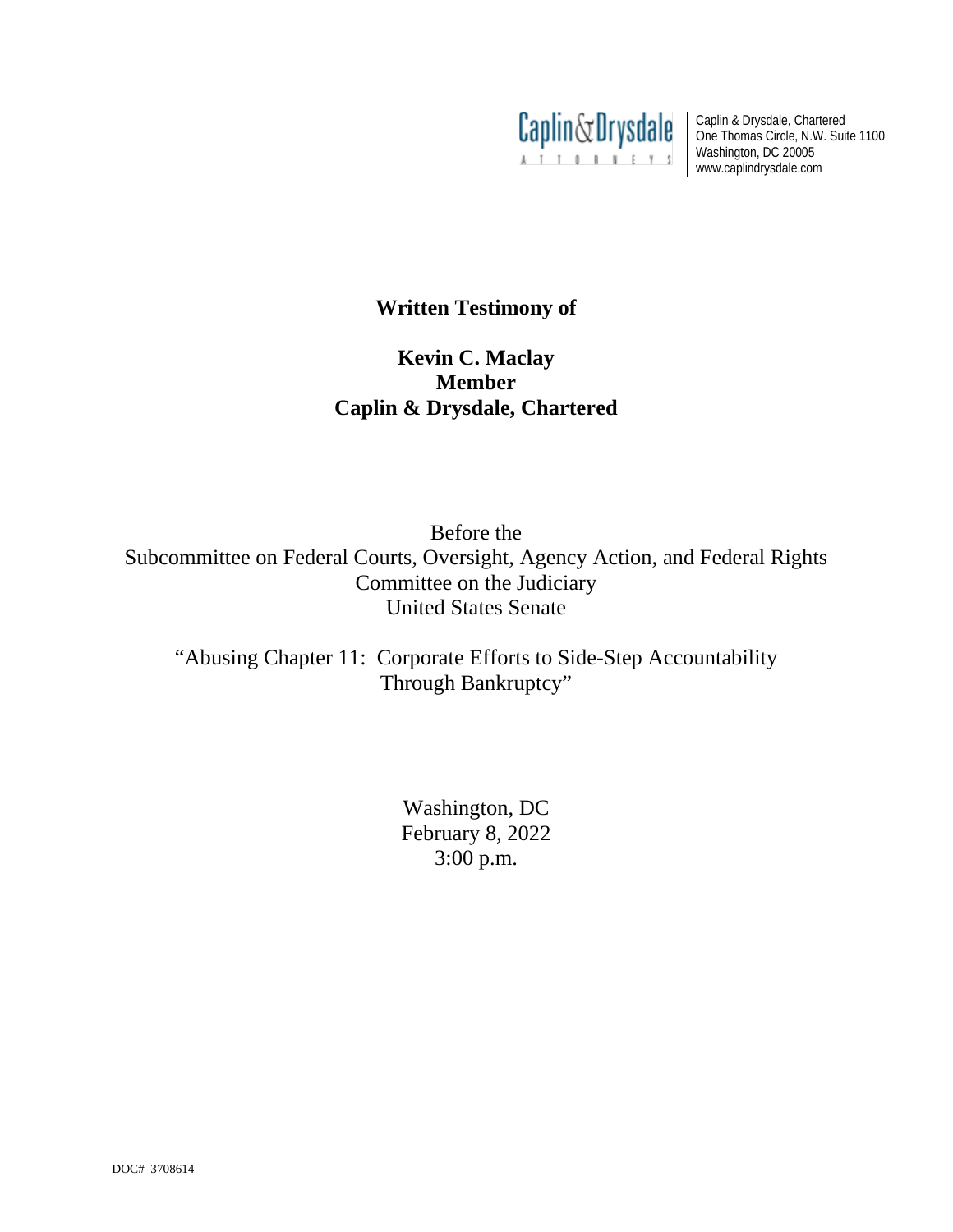#### **WRITTEN TESTIMONY OF KEVIN C. MACLAY**

I would like to thank Chairman Whitehouse, Ranking Member Kennedy, and Members of the Subcommittee for inviting me to testify before this Subcommittee regarding "Abusing Chapter 11: Corporate Efforts to Side-Step Accountability Through Bankruptcy." My name is Kevin Maclay. I am a member of the law firm of Caplin & Drysdale, Chartered in Washington, DC, where my practice focuses on protecting creditors' rights in corporate chapter 11 bankruptcy reorganizations. I have represented the interests of numerous tort creditors' committees, and significant tort creditors in major Chapter 11 bankruptcy proceedings across the country, and I and my firm currently serve as lead or co-lead counsel to tort creditors' committees in the bankruptcies of Paddock Enterprises LLC (Owens-Illinois), DBMP LLC (CertainTeed), Aldrich Pump LLC and Murray Boiler LLC (Trane and Ingersoll-Rand), ON Marine Services Company (Ferro), Cyprus Mines Corporation, and Kaiser Gypsum Inc. and Hanson Permanent Cement Inc. As a result of that experience, I am familiar with the bankruptcy process generally, mass tort bankruptcies in particular, and with the recent attempts by certain mass tort defendants to create a one-sided escape from both the tort and bankruptcy systems through use of the so-called "Texas Two-Step."

#### **Summary**

Since 2017, five different companies have filed for bankruptcy after undergoing what is referred to as a "divisional merger" under a somewhat obscure and previously-little-utilized provision of Texas law. They have done so to put their assets out of the reach of creditors and the courts, an unprecedented legal maneuver that undermines the entire civil justice system. All five were large and profitable companies with substantial assets (collectively above 80 billion dollars), part of extremely wealthy corporate families (collectively worth many hundreds of billions of dollars). None of them claimed to be insolvent. Nor were any of them Texas companies either before or after the so-called Texas Two-Step was complete. All five were and are out-of-state companies whose existence as Texas corporations lasted mere hours, in a brazen attempt to exploit what they viewed as a loophole under federal bankruptcy law. The most recent such bankruptcy filing, and the most publicized, is that by Johnson & Johnson's recently-created shell company, LTL Management LLC ("LTL").

Under the Texas Two-Step, a rich and successful company effectively divides itself into two new companies. One of the companies (the "GoodCo") receives the lion's share of the business assets; the other (the "BadCo") receives all of the unwanted tort liabilities. Days later, the company with the unwanted liabilities files for chapter 11 bankruptcy, while the richer company with the vast majority of the assets remains outside of bankruptcy. This violates fundamental bankruptcy principles, including that companies should bear the burdens of bankruptcy in order to enjoy its benefits, and the associated principle that debtors should come into bankruptcy with both all of their liabilities and all of their assets.<sup>1</sup>

Unless a stop is put to it, the Texas Two-Step effectively places corporations willing to stoop to it above the law. Tort victims can no longer seek redress for their injuries in the court

 <sup>1</sup> A "cardinal principle of bankruptcy" is to provide relief to only those debtors that come into bankruptcy with all of their liabilities *and* all of their assets. *Robbins v. Chase Manhattan Bank, N.A.*, No. CIV A. 93-0063-H, 1994 WL 149597, at \*6 (W.D. Va. Apr. 4, 1994) (quoting *In re Venture Props., Inc.*, 37 B.R. 175, 177 (Bankr. D.N.H. 1984)).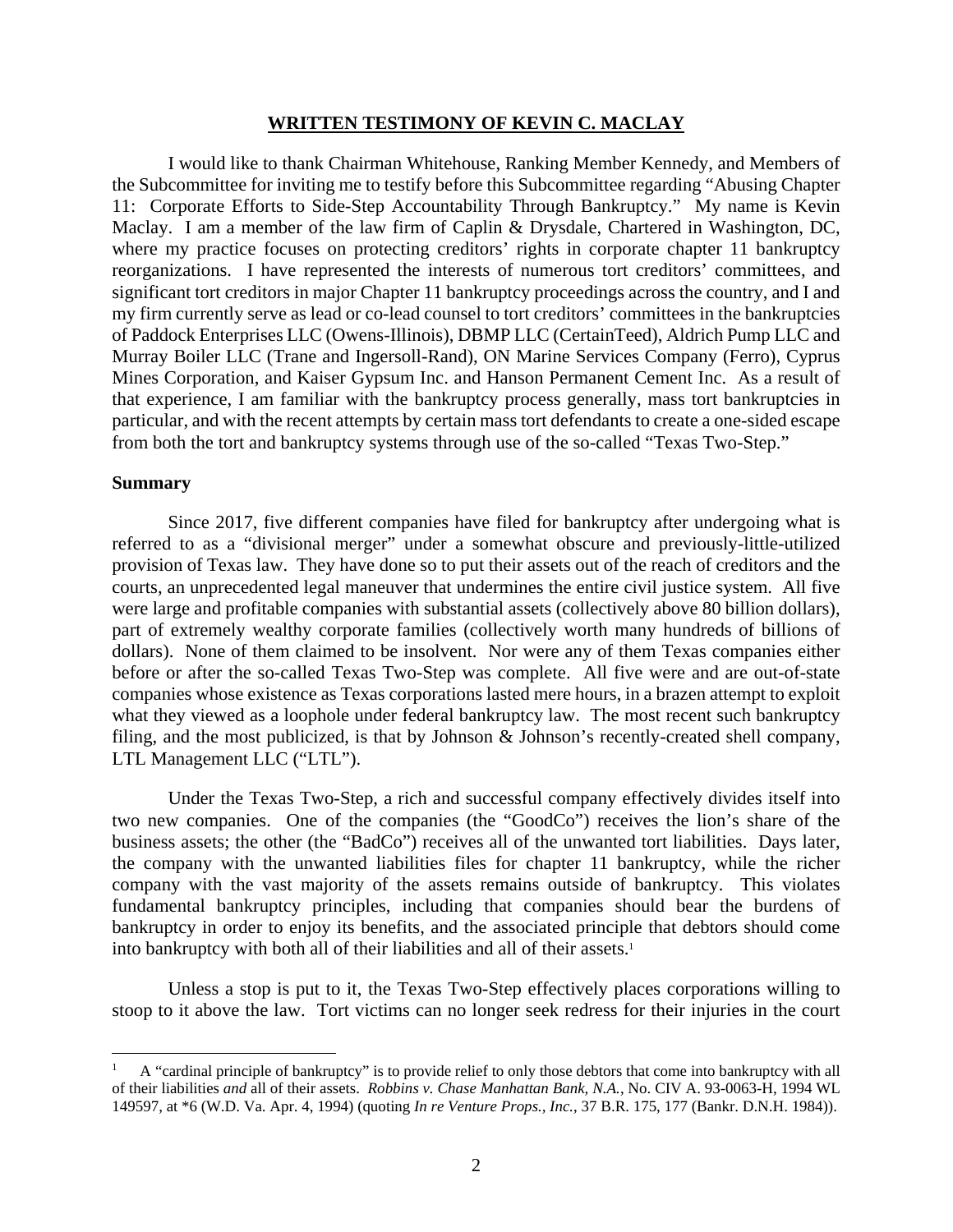system, as such corporate defendants argue, so far successfully, that the bankruptcy filing by their BadCo likewise protects their GoodCo from lawsuits. Yet their GoodCo remains outside of bankruptcy and free from the transparency and court oversight usually required as a condition of such bankruptcy protection.

And there are major consequences to the abuse of the Texas Two-Step loophole. As of the dates of their bankruptcy filings, there were hundreds of thousands of claims collectively pending against Georgia Pacific, CertainTeed (part of the Saint-Gobain corporate family), Ingersoll-Rand, Trane, Johnson & Johnson, and their affiliates. Those injured victims have now been trapped in illegitimate bankruptcies manufactured by undeniably wealthy companies. Those victims include dead and dying individuals, or their survivors, some of whom likely have few, if any, other options and are in desperate financial straits. At a minimum, the Texas Two-Step has resulted in substantial delays to their ability to seek justice, and potentially could even eliminate that ability. These are real-world problems, not merely academic concerns, and fundamental fairness is at stake.

While the Texas Two-Step so far has been used to disadvantage tort victims, the very same mechanism can, and will, inevitably be used to permit corporations to rid themselves of any unwanted creditors—contract creditors, warranty claim creditors, environmental creditors or others. The Texas Two-Step is a free pass for a corporation to disregard its obligations under the law at will. Unless this loophole is closed, more corporations will engage in the Texas Two-Step scheme, and twist the bankruptcy system into something unrecognizable.

Corporations, no matter how wealthy they are and no matter how clever the lawyers they hire, should not be able to unilaterally remove themselves from both the U.S. civil justice system and the federal bankruptcy system. No one should be above the law.

In other words, it is up to Congress to deliver needed reform.

## **Chapter 11 Reorganizations**

When Congress enacted the modern Bankruptcy Code in 1978, it struck a careful balance in providing essential benefits to financially distressed debtors seeking to reorganize while at the same time requiring those debtors to fulfill obligations that provide important protections to creditors.2 Bankruptcy is designed to benefit the "honest but unfortunate debtor."3 Since 1978, chapter 11 of the Bankruptcy Code has enabled business debtors to work with their creditors to negotiate a plan of reorganization that restructures their balance sheets or business operations, eases their financial distress, and preserves the going-concern value of the business in an effort to maximize creditor recoveries.

 <sup>2</sup> *See* 2 COLLIER ON BANKRUPTCY ¶ 1100.01 (Richard Levin & Henry J. Sommer eds., 16th ed.).

<sup>3</sup> "Since the Code limits the opportunity for a completely unencumbered new beginning to the honest but unfortunate debtor by exempting certain debts from discharge, it is unlikely that Congress would have fashioned a proof standard that favored an interest in giving the perpetrators of fraud a fresh start over an interest in protecting the victims of fraud." *Grogan v. Garner*, 498 U.S. 279, 279 (1991).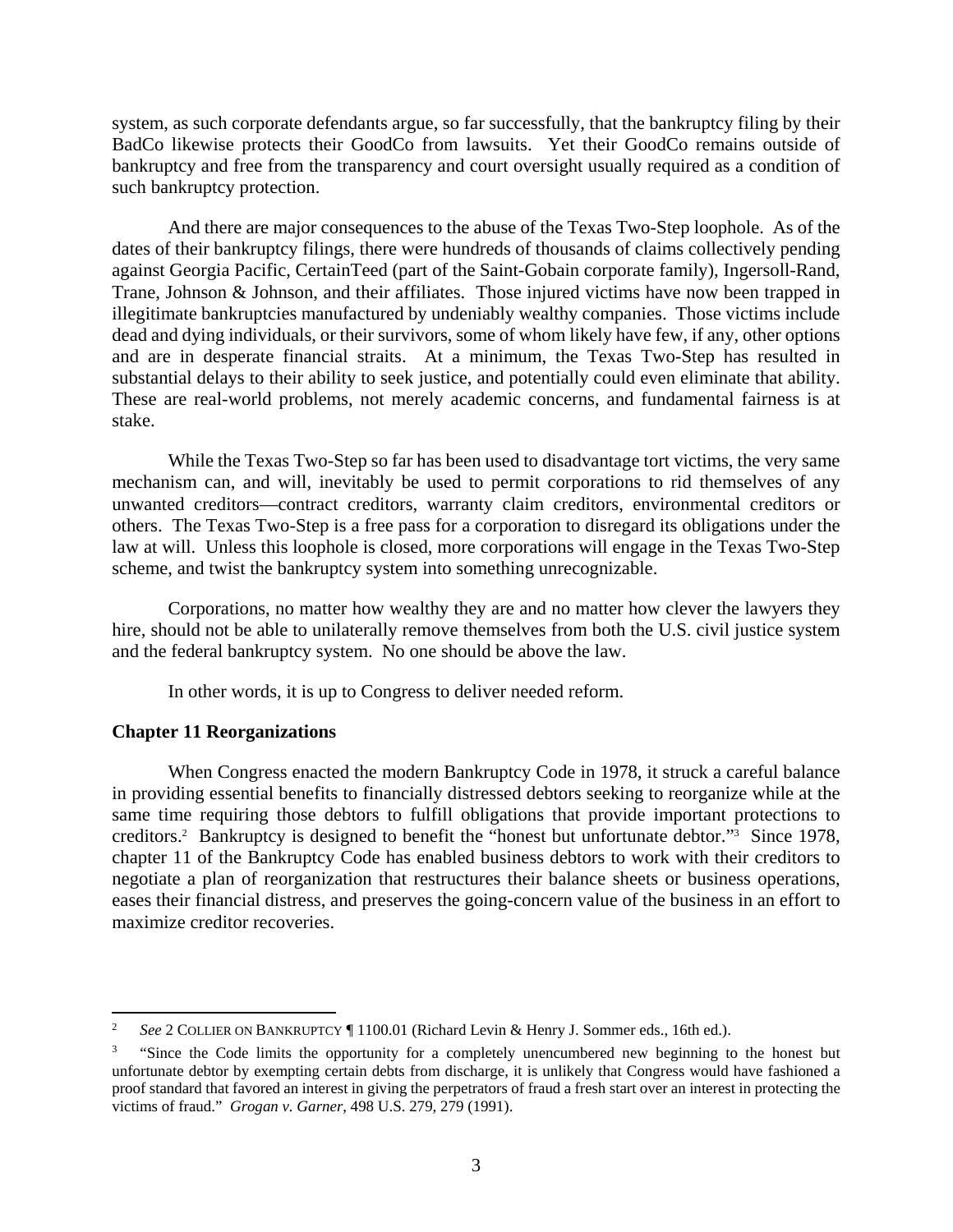Chapter 11 provides certain benefits to debtors to facilitate negotiations and ultimately a successful reorganization. The principal benefit to debtors is the automatic stay, $4$  which provides a statutory, nationwide, and indefinite stay of litigation, collection actions, and enforcement proceedings against the debtor. The automatic stay has two primary purposes: first, it provides the debtor with a pause from litigation to work out financial difficulties and to begin the process of reorganization; and, second, it prevents a race to the courthouse by creditors to sue and dismember the debtor, which can destroy value and defeat an orderly reorganization process.<sup>5</sup>

In exchange for the benefits of bankruptcy, the Bankruptcy Code imposes corresponding obligations on debtors that are intended to protect creditors:

• First, debtors are required to make regular reports to their creditors and the bankruptcy court, including information about their assets, liabilities, and financial affairs at the start of the case, and subsequent monthly operating reports to monitor cash flow. 6 These reporting requirements create an environment of transparency to help creditors understand the debtor's financial state of affairs, which in turn informs plan negotiations and the debtor's reorganization.7 They also help to prevent misuse or misappropriation of those assets.

• Second, the chapter 11 debtor cannot layer on additional debt or engage in any transactions outside the ordinary course of business, such as selling any material assets, without prior notice to creditors and the approval of the bankruptcy court.<sup>8</sup> The purpose of these protections is to prevent debtors or the entities controlling debtors from overleveraging a debtor that is already in financial distress or from stripping the debtor of its assets either for no value or for less than fair value.<sup>9</sup>

• Third, although the Bankruptcy Code initially grants the debtor the exclusive right to propose a chapter 11 plan, that right eventually terminates, thereby giving creditors the ability to propose a competing chapter 11 plan and thus a more level playing field to help shape the outcome of the reorganization. 10

• Fourth, creditors ordinarily can be paid only in accordance with a chapter 11 plan that

<sup>10</sup> *See* 11 U.S.C. § 1121.

 $4$  11 U.S.C. § 362(a).

<sup>5</sup> *See, e.g.*, *Dean v. Trans World Airlines, Inc.*, 72 F.3d 754, 755-56 (9th Cir. 1995).

<sup>6</sup> *See* 11 U.S.C. § 521; Fed. R. Bankr. P. 1007.

<sup>7</sup> *See In re Sillerman*, 605 B.R. 631, 644 (Bankr. S.D.N.Y. 2019) (stating the Bankruptcy Code's reporting requirements "cannot be ignored" and are necessary to "supply the Court and creditors with relevant and material information . . . thereby enhancing transparency and potentially laying bare any improper transfers or self-dealing"); *In re Berryhill*, 127 B.R. 427, 433 (Bankr. N.D. Ind. 1991) ("Timely and accurate financial disclosure is the life blood of the Chapter 11 process."); *cf. In re V Companies*, 274 B.R. 721, 739 (Bankr. N.D. Ohio 2002) ("While creditors may not be happy with the way in which a bankruptcy case unfolds, at a minimum they are entitled to reasonable assurances that the debtor's affairs are being conducted in a transparent manner with an eye to the debtor's fiduciary obligations to the creditors.").

<sup>8</sup> *See* 11 U.S.C. §§ 363(b), (f), 364; 2 COLLIER ON BANKRUPTCY ¶ 363.02 (Richard Levin & Henry J. Sommer eds., 16th ed.).

<sup>9</sup> *See, e.g.*, *Horse Haven, Inc. v. Stephens*, 907 F.2d 1138 (4th Cir. 1990); *In re Cook & Sons Mining, Inc.*, No. CIV.A. 05-19, 2005 WL 2386238, at \*6 (E.D. Ky. Sept. 28, 2005).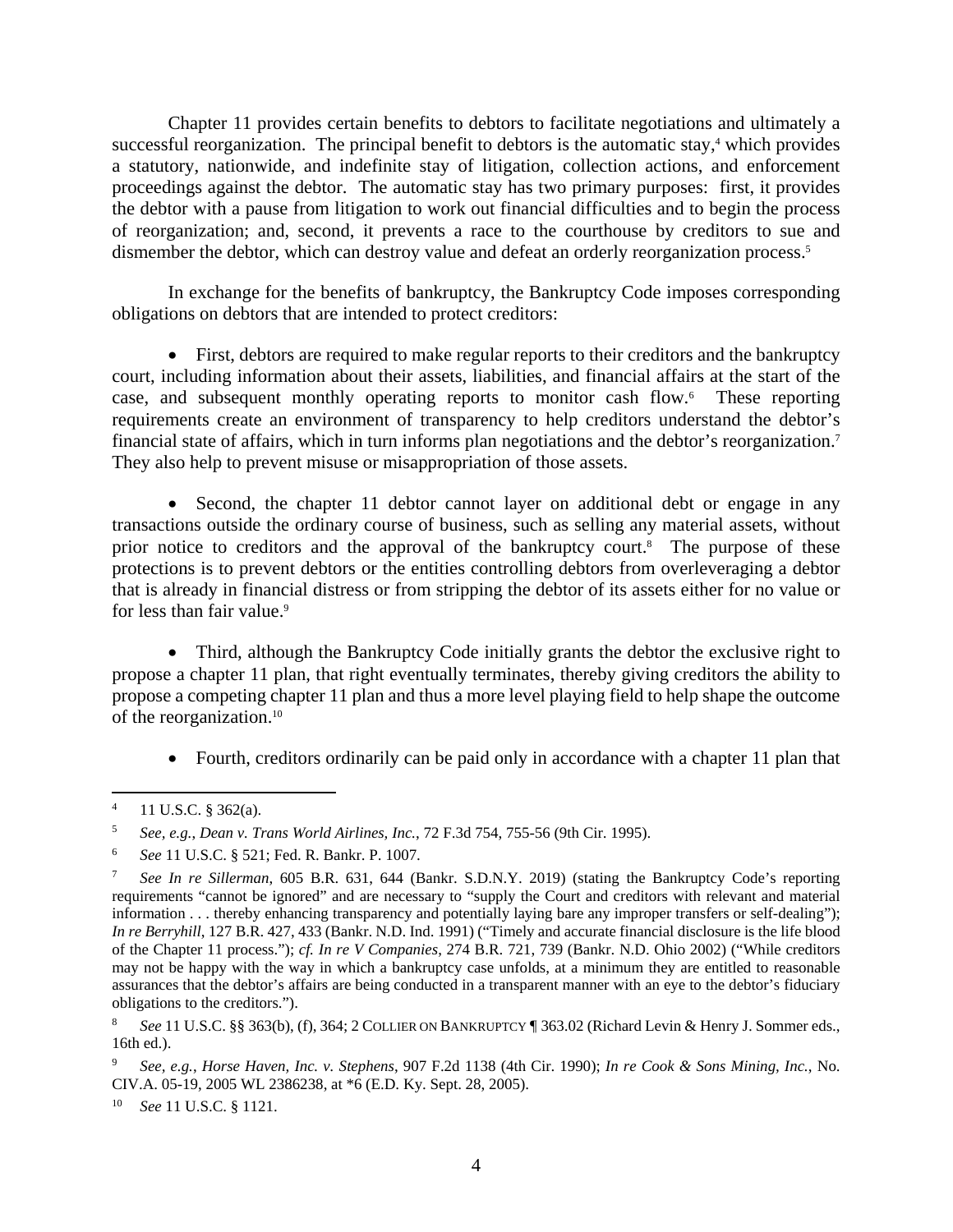satisfies the Bankruptcy Code's requirements and is approved by the bankruptcy court after notice and a hearing.<sup>11</sup>

• Fifth, an "absolute priority rule" is embodied in the Bankruptcy Code and generally provides that, unless creditors consent to less favorable treatment, creditors must be paid in full before the debtor's owners—oftentimes shareholders—can retain their shares or ownership interests in the debtor.<sup>12</sup>

The Texas Two-Step undermines these essential creditor protections and disrupts the careful debtor-creditor balance crafted by Congress.

#### **Overview of Divisional Mergers Implemented for Bankruptcy Purposes**

Instead of describing each and every divisional merger and follow-on bankruptcy that has occurred, I will use a hypothetical to illustrate how these divisional mergers typically work and how they make the ensuing chapter 11 bankruptcies so problematic. For those wishing to know more about the divisional mergers that actually occurred, I lay out in the accompanying appendix how the divisional mergers involving five major companies were implemented and set the stage for their follow-on chapter 11 bankruptcies (two of which, Aldrich and Murray, are jointly administered). Those cases all remain pending, are highly contested, and appear no closer to a resolution than the day they began.

Suppose there is a company named "AceCo." AceCo, which was formed in Delaware, is a successful company, with a strong balance sheet and a line of products generating substantial cash. But AceCo has overhanging tort liabilities to individuals harmed by its products. Although AceCo has more than enough cash to defend itself in the tort system and to settle and pay the tort claims as they arise, AceCo's management wants to rid AceCo of its tort liabilities once and for all. Bankruptcy may provide a path for resolving the tort liabilities in a single proceeding, but AceCo's management does not want to put AceCo into bankruptcy because of the perceived reputational harms, court oversight, required transparency and associated costs. To obtain the

 <sup>11</sup> *See id*. §§ 1128, 1129; *see also Off. Comm. of Equity Sec. Holders v. Mabey*, 832 F.2d 299, 302 (4th Cir. 1987) ("The Bankruptcy Code does not permit a distribution to unsecured creditors in a Chapter 11 proceeding except under and pursuant to a plan of reorganization that has been properly presented and approved. . . . The clear language of . . . [11 U.S.C. §§ 1121-1129], as well as the Bankruptcy Rules applicable thereto, does not authorize the payment in part or in full, or the advance of monies to or for the benefit of unsecured claimants prior to the approval of the plan of reorganization."); *In re Berry Good, LLC*, 400 B.R. 741, 744 (Bankr. D. Ariz. 2008) ("[I]n the context of a reorganization proceeding, pre-petition debt may not be paid in the absence of a confirmed reorganization plan."); *In re All Trac Transp., Inc.*, 306 B.R. 859, 875-76 (Bankr. N.D. Tex. 2004) ("Outside of a Chapter 11 plan of reorganization confirmed by the bankruptcy court, the Bankruptcy Code does not provide for the pre-plan payment of pre-petition unsecured debt.").

<sup>12</sup> *See id*. §§ 726(a), 1129(a)(7), 1129(b); *see also Czyzewski v. Jevic Holding Corp.*, 137 S. Ct. 973, 979 (2017) ("The Code places equity holders at the bottom of the priority list. They receive nothing until all previously listed creditors have been paid in full."); 2 COLLIER ON BANKRUPTCY ¶ 1100.01 (Richard Levin & Henry J. Sommer eds., 16th ed.) ("[T]he principle that business reorganizations should be fair and equitable between classes of differing security or priority is embodied in chapter 11 through the absolute priority rule, which has been aptly described as 'the organizing principle of the modern law of corporate reorganizations.'" (citations omitted)).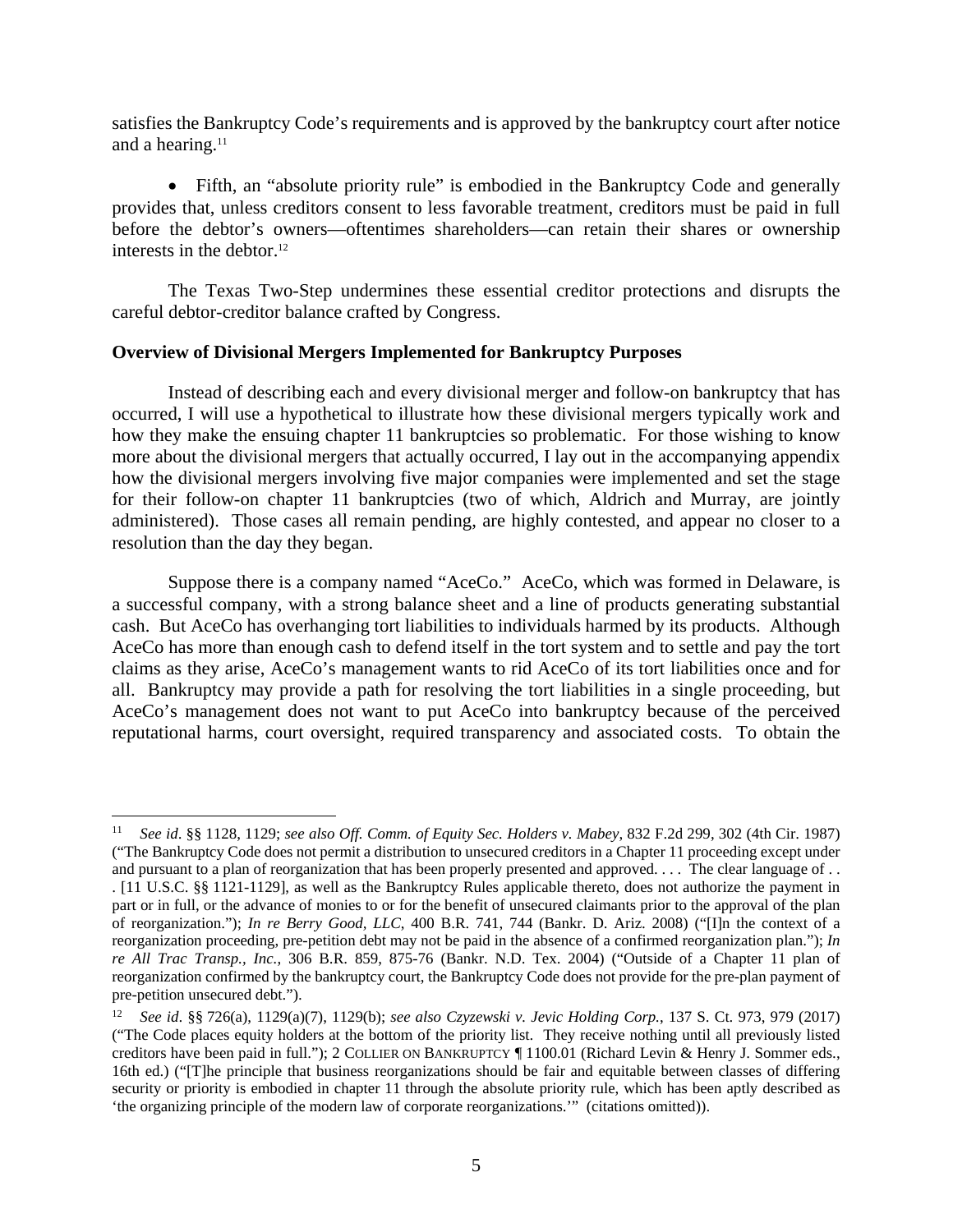benefits of bankruptcy without putting the entire business into chapter 11, AceCo decides to utilize Texas law and implement a divisional merger.

To accomplish this, AceCo first converts from a Delaware company to a Texas company. Then, as a Texas company, AceCo utilizes the Texas divisional merger law to effectively split itself into two new companies, "GoodCo" and "BadCo." As a formal legal matter, AceCo ceases to exist. GoodCo and BadCo are directly or indirectly owned by the same parent holding companies that once owned AceCo.

As part of the divisional merger, GoodCo receives 99% of AceCo's assets and all of AceCo's non-tort liabilities. BadCo receives 1% of AceCo's assets and *all* of AceCo's tort liabilities. BadCo has no employees or business operations. Apart from BadCo's officers and board members, who are also employees of GoodCo or its parent companies, a bare-bones inhouse legal team is loaned or seconded to BadCo to manage the pending tort litigation against BadCo (as successor in interest to AceCo) until BadCo files for bankruptcy.

At the same time, to cast a veneer of supposed legitimacy on this scheme, GoodCo and BadCo enter into a "funding agreement" whereby GoodCo promises to provide funds to BadCo, if needed, during BadCo's remaining few weeks in the tort system and in the bankruptcy. But the so-called "funding agreement" is illusory, providing control to GoodCo and numerous opportunities to use it to GoodCo's advantage.

After spending only a few hours as Texas entities to complete the divisional merger, GoodCo promptly converts itself from a Texas company back to a Delaware company—just as AceCo was—and BadCo converts itself from a Texas company to a North Carolina company in order to establish a bankruptcy venue in the Western District of North Carolina.

Within a matter of days, BadCo files for chapter 11 bankruptcy with the U.S. Bankruptcy Court for the Western District of North Carolina. As a result of the chapter 11 filing, all tort suits and collection actions by tort claimants against BadCo are automatically stayed.13 Thereafter, the bankruptcy court overseeing BadCo's chapter 11 case grants a preliminary injunction and/or rules that the automatic stay indefinitely enjoins tort claimants from suing GoodCo and all of its nonbankrupt affiliates on account of AceCo's tort liabilities as well.

While sitting outside chapter 11 but protected by a bankruptcy stay, GoodCo continues to run the same businesses that AceCo once did, manufacture the same products that AceCo once did, and sell to the same customers that AceCo once did. (GoodCo even adopts AceCo's name, but, for purpose of clarity here, I will continue to refer to GoodCo as "GoodCo.") GoodCo pays its (non-tort) creditors, the former vendors and suppliers of AceCo, in the ordinary course of business. And, as AceCo once did, GoodCo regularly distributes its substantial earnings to its direct and indirect parent companies. For non-tort creditors, shareholders, employees and other stakeholders in GoodCo, which is now doing business as "AceCo," nothing has changed with the divisional merger and follow-on bankruptcy; everything is still "business as usual."

 <sup>13</sup> *See* 11 U.S.C. § 362(a).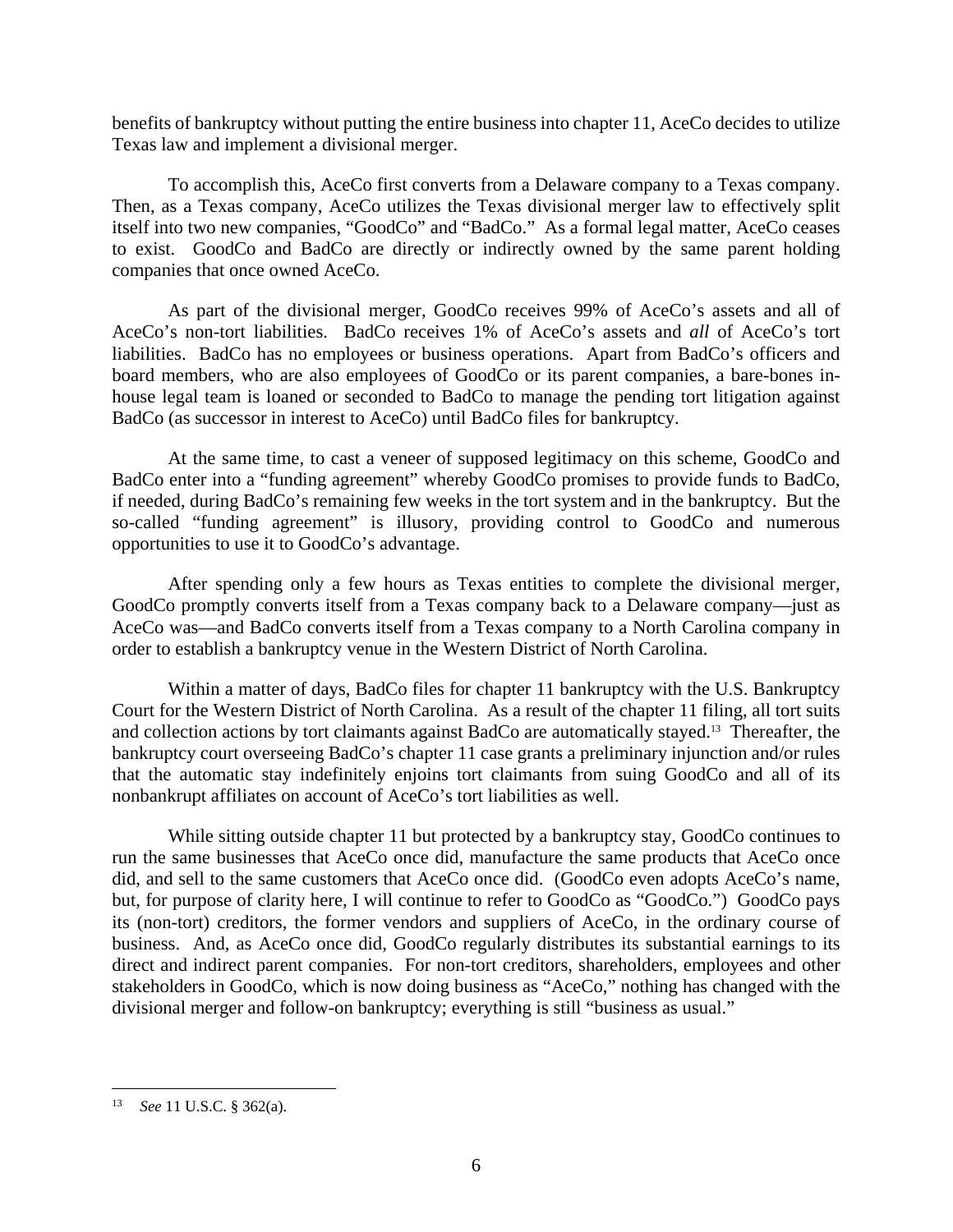By contrast, everything has changed for the tort creditors as a result of the divisional merger and follow-on bankruptcy filing. Beforehand, tort creditors had direct recourse against AceCo; they could fix judgment liens against AceCo's assets if they prevailed in litigation against AceCo. As a result of the Texas Two-Step, however, the recourse of tort creditors is limited to BadCo, which is only a very stripped-down version of AceCo. GoodCo touts the funding agreement as providing recourse that is equivalent to what tort creditors had against AceCo, but that is not the case. Such a contract is not equivalent to the cash and assets that have been stripped away. Moreover, the tort creditors are not parties to the funding agreement, and the agreement itself expressly excludes them as third-party beneficiaries. Accordingly, tort creditors likely cannot even sue GoodCo to enforce its obligations under the funding agreement; those creditors must instead rely on BadCo to do so. But BadCo is controlled by GoodCo and its affiliates.

## **Impact of the Divisional Merger on Chapter 11 Proceedings**

With bankruptcy stays in place shielding BadCo's entire enterprise group—*i.e.*, BadCo, GoodCo, and their affiliates—GoodCo and the affiliates enjoy a principal benefit of bankruptcy without actually being in bankruptcy, *i.e.*, an indefinite, nationwide stay of tort claims. But GoodCo and its affiliates are also free of the obligations normally required of a chapter 11 debtor obligations that constitute essential creditor protections, to wit:

• GoodCo is not required to file schedules of its assets and liabilities, a statement of financial affairs, and monthly operating reports, thereby foreclosing any transparency regarding GoodCo's financial condition or what it is doing with the money that is supposedly available to pay its tort victims.

• GoodCo can layer on debt that is senior in priority to its obligations under the funding agreement and can engage in transactions outside the ordinary course of business, including transferring its entire value, without any notice to tort creditors and without first obtaining the bankruptcy court's approval.

• GoodCo can continue to pay its non-tort creditors in the ordinary course of its business and outside of a court-approved chapter 11 plan. By contrast, tort claimants trapped in BadCo's bankruptcy are not treated the same, as they are not getting paid, and it is not clear when, if ever, they will be.

• GoodCo need not respect the "absolute priority rule"; while tort creditors in BadCo's bankruptcy remain uncompensated, GoodCo can distribute its substantial earnings to its direct and indirect parent companies and shareholders, which effectively renders GoodCo "cash-poor" while it is allegedly on the hook to pay BadCo under the funding agreement. And in bankruptcy, all creditors are supposed to be paid before shareholders.

In addition, the funding agreement has been engineered to prevent the tort creditors and their representatives in BadCo's bankruptcy from proposing a competing chapter 11 plan when exclusivity ends, because GoodCo is not obligated to fund a victim compensation trust under the plan unless GoodCo approves of that plan and receives permanent injunctive protection when BadCo exits chapter 11.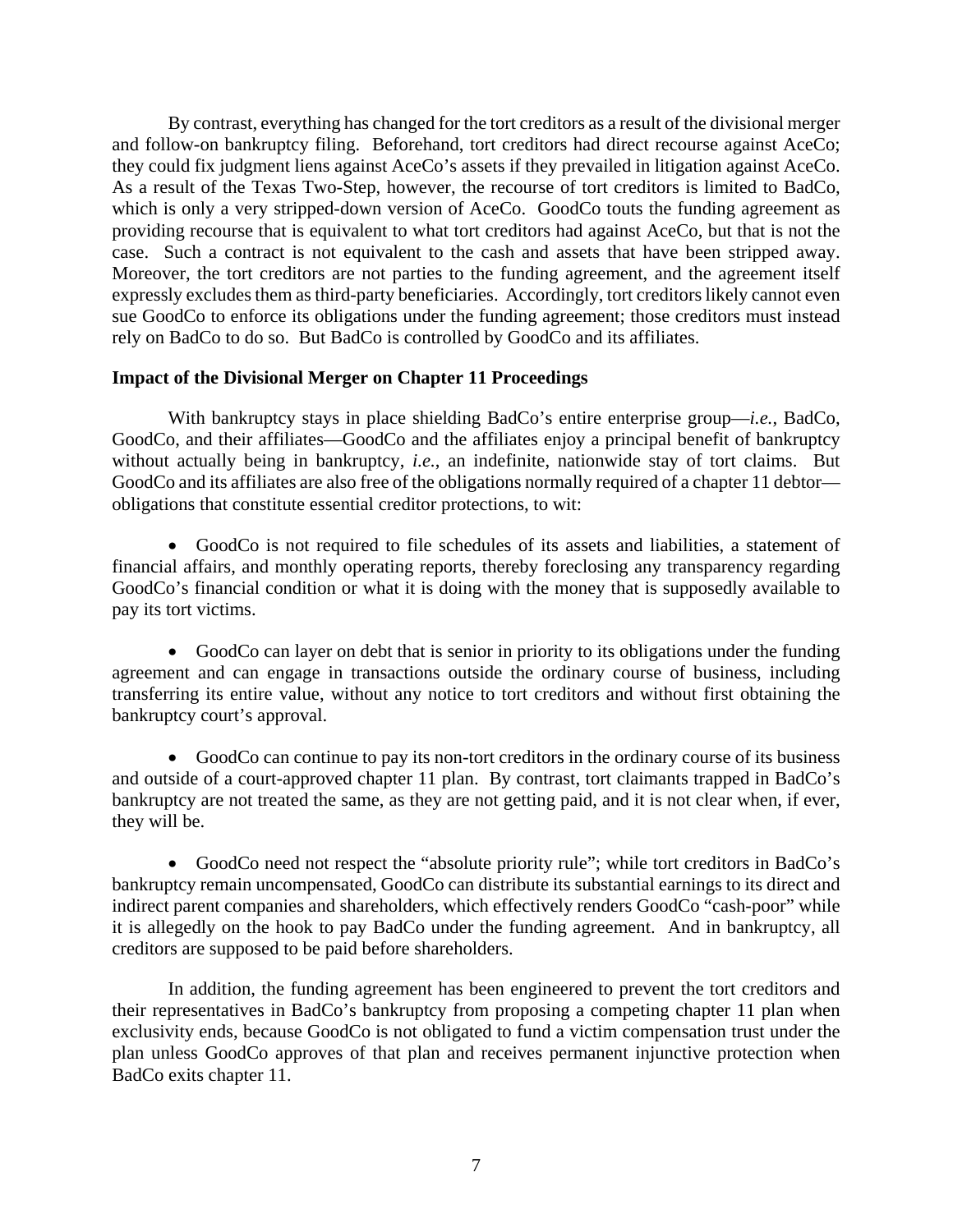As a result, almost all of AceCo's former assets are outside the bankruptcy court's jurisdiction, and GoodCo is not subject to the obligations and creditor protections that are required of a chapter 11 debtor. The normal economic pressures and incentives that motivate corporate debtors to come to the negotiating table in good faith and attempt to quickly achieve a fair bargain with their creditors in the form of a consensual chapter 11 plan do not exist as a result of the Texas Two-Step,<sup>14</sup> nor would a corporation need to resort to the Texas Two-Step if that were its intention.

Moreover, GoodCo thereby evades the quarterly bankruptcy fees that are owed to the U.S. government under 28 U.S.C. § 1930(a)(6) and (7), because such fees are tied to the amount of the assets entering bankruptcy.

Without the normal economic incentives and pressures that encourage a debtor to make a seasonable exit from chapter 11, BadCo can idle in chapter 11 as long as it wants, with little downside due to the stay of tort litigation against its enterprise group, and can thus delay the resolution of its chapter 11 case until the tort creditors knuckle under and agree to a substantial discount on the value or recovery of their claims. This is not a normal chapter 11 process; it is a perversion of that process.

Additionally, the Texas divisional merger law was not intended as a device to disadvantage creditors. Through the use of the Texas Two-Step, the Texas legislature made a conscious decision to include a provision in the Texas Business Organizations Code—section 10.901—that preserves all "rights of . . . creditor[s] under existing laws," notwithstanding any other provision in that Texas code, including the divisional merger provisions.15 Moreover, the legislative history of the Texas statute confirms that, even with the divisional merger law in place, "creditors would continue to have the protections provided by the Uniform Fraudulent Transfer Act and other existing statutes that protect the rights of creditors."16

## **Congress Should Address the Divisional Merger Problem with Legislation**

Without direct congressional action, there is no assurance that these divisional-merger schemes will stop.<sup>17</sup> Since the first one was filed in 2017, the number of such cases has snowballed. A total of five divisional-merger schemes have now been implemented, and have led to chapter 11 cases that all remain pending. This state of affairs has saved those wealthy corporations many

<sup>&</sup>lt;sup>14</sup> For example, GoodCo need not assure lenders and bondholders that it will move through the chapter 11 process speedily and need not take steps to assure suppliers and vendors that it will abide by the previous payment terms for post-filing trade debt.

<sup>15</sup> TEX. BUS. ORGS. CODE § 10.901.

<sup>16</sup> CHRISTOPHER J. BABCOCK & KEVIN A. CHUMNEY, *H.B. 472. Bill Analysis of H.B. 472 of the 71st Legislature (1989)* § 26, *in* O'CONNOR'S BUSINESS ORGANIZATIONS CODE PLUS.

<sup>&</sup>lt;sup>17</sup> Fraudulent transfer actions and similar claims take a long time to pursue, are fact-intensive, require extensive discovery, and there could be no assurance that such claims will ultimately be successful. *See Double Eagle Club, Inc. v. Genovese*, No. CV 117-073, 2019 WL 2151367, at \*2 (S.D. Ga. Apr. 4, 2019) (the "fact intensive" fraudulent transfer analysis "require[s] broad and deep discovery" on multiple factors); *In re Soup Kitchen Int'l Inc.*, 506 B.R. 29, 43 (Bankr. E.D.N.Y. 2014) (approving settlement and avoiding the "strong likelihood of complex, protracted, and expensive litigation" posed by rejecting settlement and requiring parties to litigate fraudulent transfer action); *Sec. Inv. Prot. Corp. v. Bernard L. Madoff Inv. Sec. LLC*, 480 B.R. 501, 521 (Bankr. S.D.N.Y. 2012) (noting the inevitability of "protracted, expensive litigation" if creditors were required to bring avoidance action to recover fraudulent transfers).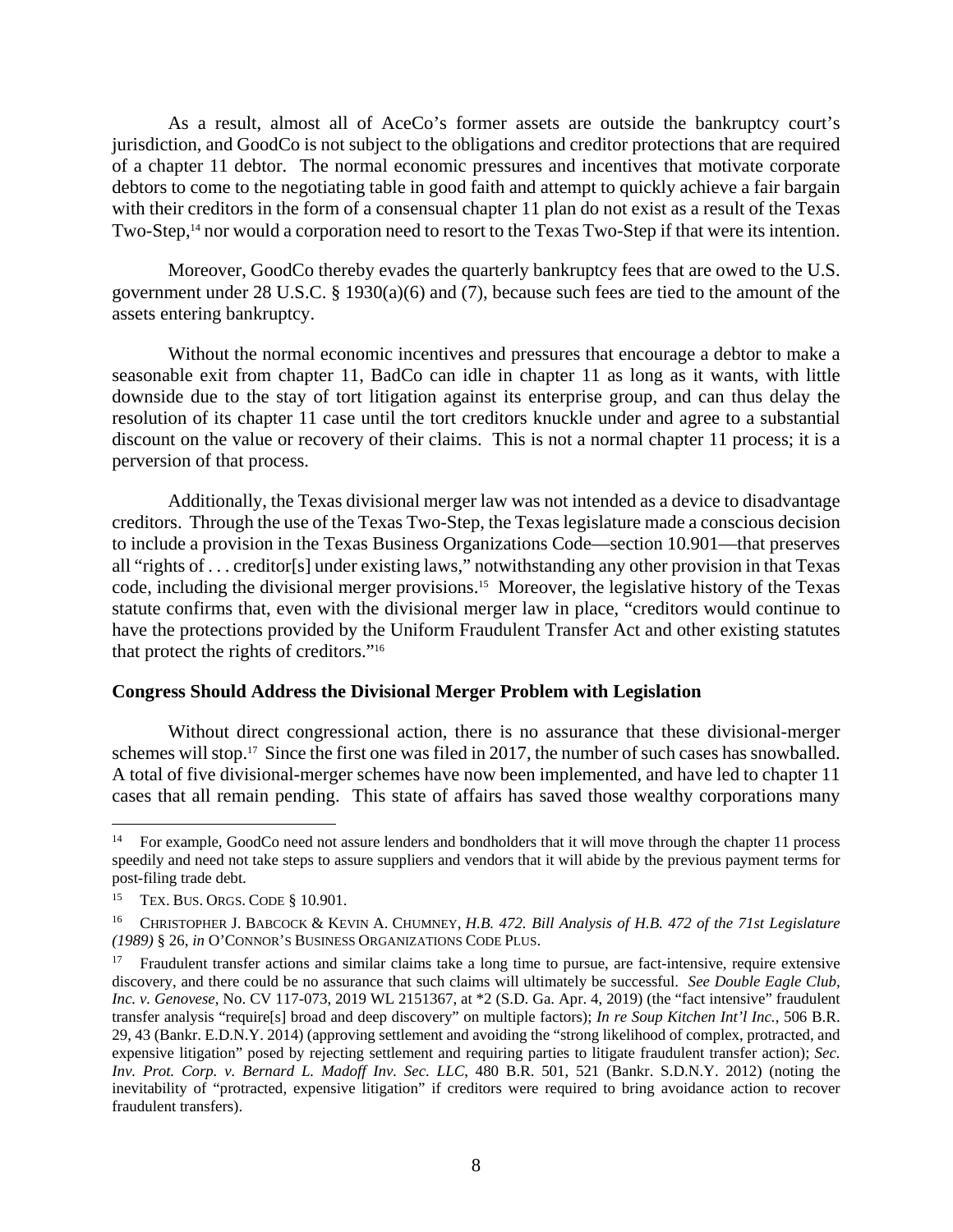millions of dollars, while leaving their mass-tort victims out in the cold. As a result, more divisional-merger schemes are likely underway, which will lead to more abusive chapter 11 filings. The Texas Two-Step is a clear and obvious abuse of the bankruptcy process.

While a comprehensive analysis of all of the potential legislative fixes are beyond the scope of my testimony here today, there are a number of alternatives that Congress can consider. For example, Congress could limit the duration of a bankruptcy court's stay or injunction of litigation against the debtor's nonbankrupt affiliates to no more than 60 days, to incentivize the "BadCo" and "GoodCo" entities to begin good-faith negotiations with their disfavored creditors in earnest, and to limit the harm to the innocent tort victims. Congress could also amend the Bankruptcy Code to provide for the dismissal of any chapter 11 case that was preceded by a divisional merger, which would likely deter the Texas Two-Step from occurring in the first place. The critical point is that Congress should act now to provide much-needed reform and protection for creditors in this area and to clarify and reaffirm the essential debtor-creditor balance that it crafted 43 years ago.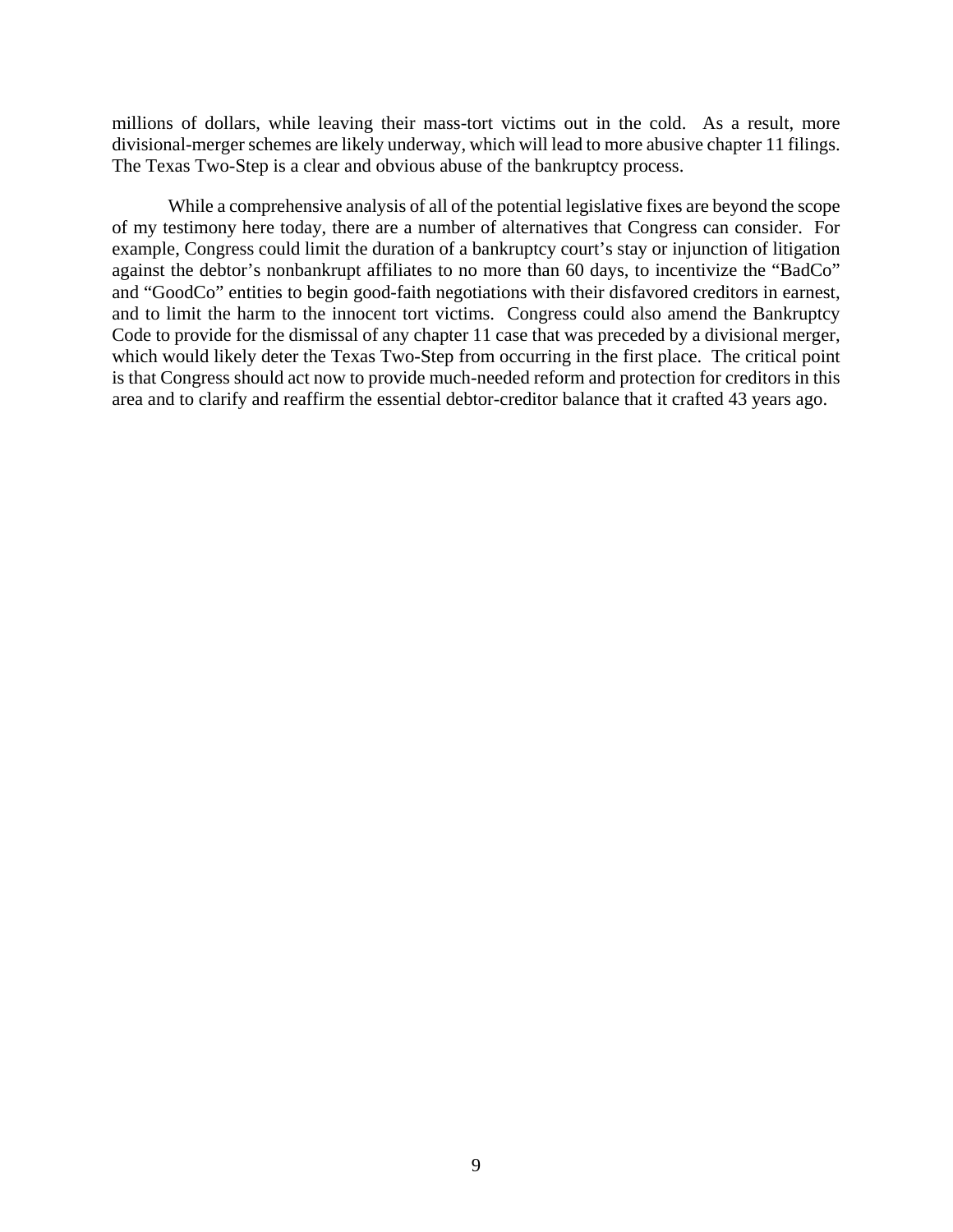#### **APPENDIX: DIVISIONAL-MERGER CASE STUDIES**

#### **I. GEORGIA-PACIFIC**

Georgia-Pacific LLC ("GP") is a high-value company. When Koch Industries acquired GP in 2005, the acquisition was valued at \$21 billion.<sup>18</sup> GP and its affiliates were a multibilliondollar enterprise behind several major paper product brands.19 GP also had substantial asbestos liabilities associated with some of its products.20

In 2017, GP converted from a Delaware company to a Texas company.<sup>21</sup> As a Texas company, GP made use of the Texas divisional merger law and separated into two new entities: one with limited assets and the other with most of the remaining assets of "old" GP.22 The company with limited assets became Bestwall LLC ("Bestwall"), holding approximately \$175 million in assets as well as *all* of GP's asbestos liabilities,<sup>23</sup> which is estimated to be in the billions of dollars.<sup>24</sup> The entity that received almost all of "old" GP's assets retained GP's name (*i.e.*, Georgia-Pacific LLC). Within a matter of hours after the divisional merger was implemented, GP converted back to a Delaware company, and Bestwall converted to a North Carolina company.25

As part of the divisional merger, "new" GP and Bestwall entered into a funding agreement whereby GP promised to provide funds to Bestwall, if necessary, including funds necessary for a chapter 11 reorganization.26 Among other problematic features of this transaction, no collateral is securing GP's obligation to pay Bestwall under the funding agreement.<sup>27</sup> And the funding agreement does not preclude GP from transferring substantially all of its assets or otherwise disposing of its valuable business.<sup>28</sup>

Less than four months later, Bestwall filed its chapter 11 petition with the U.S. Bankruptcy Court for the Western District of North Carolina.29 As a result of the filing, asbestos lawsuits and other creditor actions against Bestwall were automatically stayed. The same day, Bestwall moved to enjoin asbestos lawsuits against affiliates that did not file for bankruptcy, including GP. Over the objection of the asbestos claimants' representatives, the bankruptcy court granted the injunctive

 <sup>18</sup> Koch's Philosophy of Philanthropy, https://news.kochind.com/CMSPages/GetFile.aspx?guid=4c2feb6b-6a22- 4df2-97c8-984f611c9e4b (last visited Feb. 2, 2022).

<sup>19</sup> *Id*.; *see* Declaration of Tyler L. Woolson in Support of First Day Pleadings ¶ 13, *In re Bestwall LLC*, No. 17- 31795 (Bankr. W.D.N.C. Nov. 2, 2017), ECF No. 2 ("Woolson Decl.").

<sup>20</sup> *See* Woolson Decl. ¶¶ 26-29.

<sup>21</sup> *See id*. ¶ 17 (explaining steps of GP's divisional merger).

<sup>22</sup> *See id.* ¶¶ 17-18.

<sup>23</sup> *See id*. ¶ 18.

<sup>24</sup> *See* Brief of Appellant Official Committee of Asbestos Claimants of Bestwall LLC, at 3, 9, *In re Bestwall LLC*, No. 3:20-cv-00103 (W.D.N.C. Apr. 15, 2020), ECF No. 6.

<sup>25</sup> *See id*. ¶ 17.

<sup>26</sup> *See* Woolson Decl. ¶ 20.

<sup>27</sup> *See generally id*. annex 2 (Second Amended and Restated Funding Agreement).

<sup>28</sup> *See id*. ¶ 4(b)(i).

<sup>29</sup> GP's divisional merger was executed on July 21, 2017, and Bestwall filed chapter 11 on November 2, 2017. *See* Woolson Decl. ¶ 5, 17.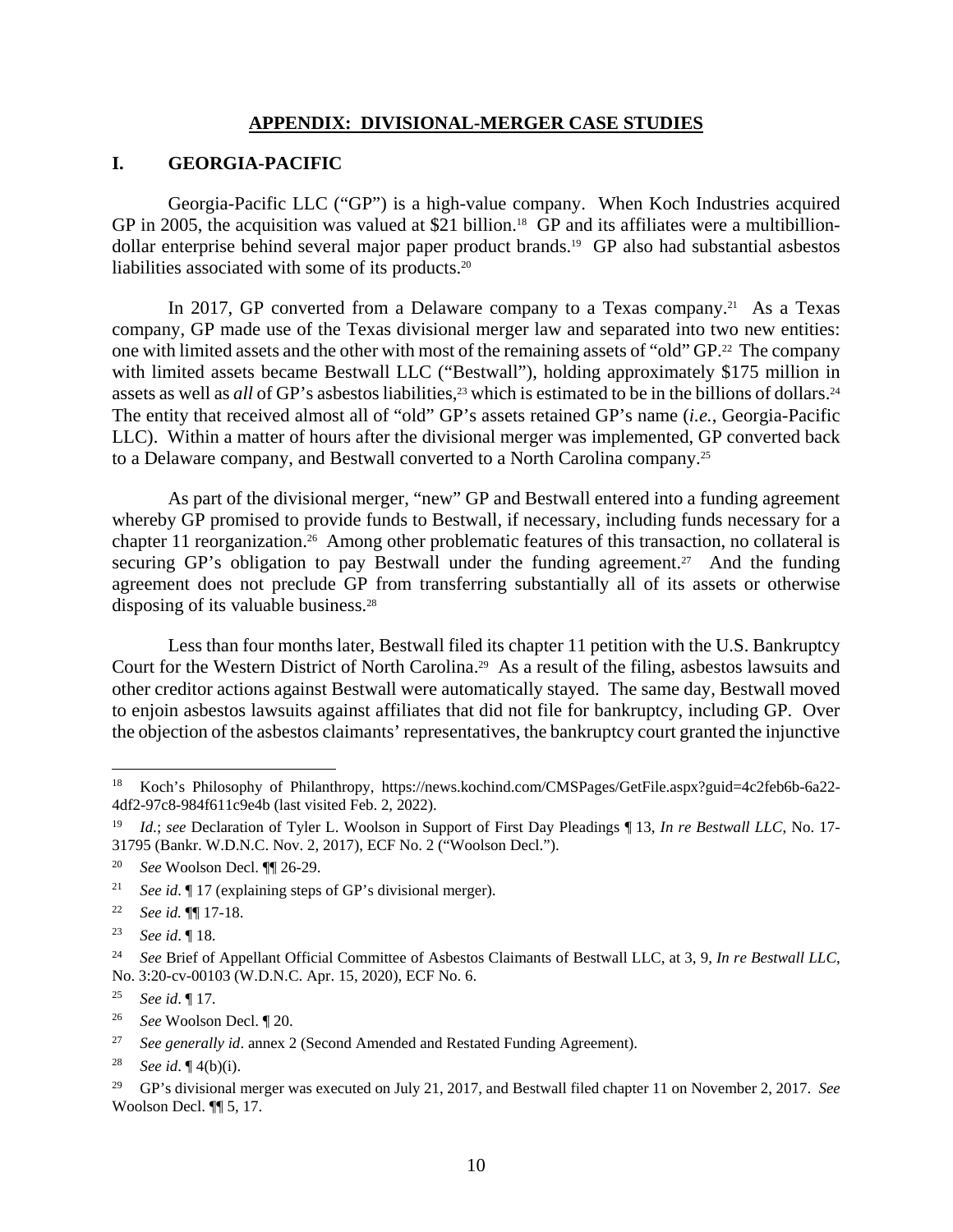relief and three years later the district court affirmed.<sup>30</sup> On August 15, 2018, a motion to dismiss the bankruptcy was filed, but was later denied by the bankruptcy court. To this day, the nearly five-year long injunction shielding GP and other nonbankrupt affiliates remains in place.

 <sup>30</sup> *See In re Bestwall LLC*, 606 B.R. 243 (Bankr. W.D.N.C. 2019), *aff'd*, No. 3:20-CV-105-RJC, 2022 WL 68763 (W.D.N.C. Jan. 6, 2022).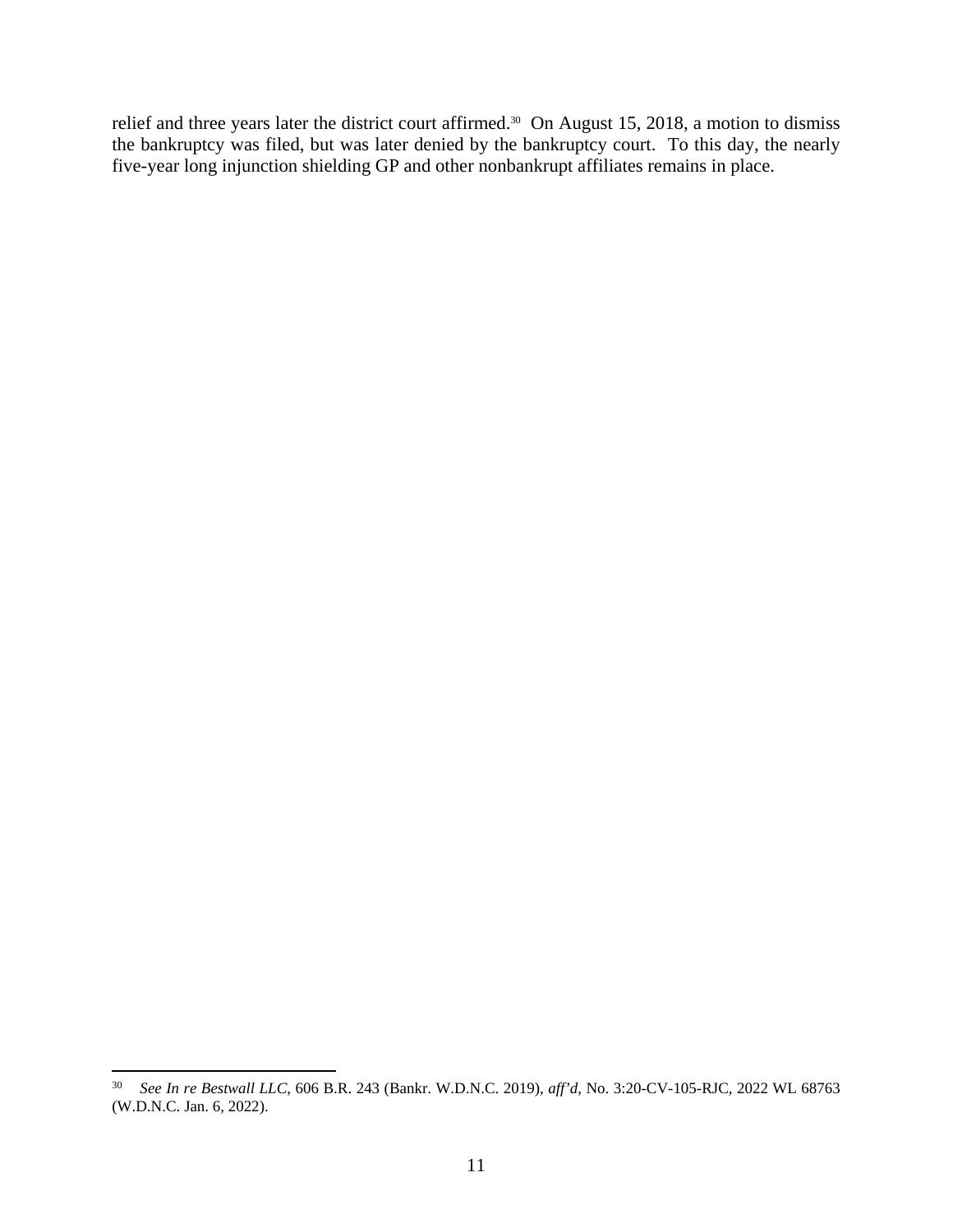#### **II. CERTAINTEED**

CertainTeed Corporation ("CertainTeed") was part of a large, multinational, and multibillion-dollar building products conglomerate, and it faced significant legacy tort liabilities to individuals harmed by its asbestos-containing products.31 CertainTeed had spent billions of dollars to defend and resolve the hundreds of thousands of asbestos lawsuits filed against it over the past 20 years.<sup>32</sup>

To address its legacy asbestos liabilities and prepare the way for a chapter 11 filing, CertainTeed engaged in a divisional merger under Texas law in October 2019.33 CertainTeed first converted from a Delaware corporation to a Delaware limited liability company known as CertainTeed LLC ("CT"). The next day, CT converted from a Delaware limited liability company to a Texas limited liability company. A half-hour later, CT engaged in the divisional merger, effectively splitting itself into two Texas limited liability companies: "new" CT and DBMP LLC ("DBMP"). In connection with the divisional merger, "new" CT received 97% of "old" CT's assets, while the remaining 3% of old CT's assets were allocated to DBMP.34 DBMP also received all of "old" CT's asbestos liabilities.<sup>35</sup> "New" CT converted to a Delaware limited liability company, and DBMP converted to a North Carolina limited liability company. All told, CT and DBMP were Texas entities for less than four hours.<sup>36</sup>

As part of the divisional merger, "new" CT and DBMP entered into a "funding agreement" whereby CT promised to provide funds to DBMP, if necessary, including funds necessary for DBMP's eventual chapter 11 case.<sup>37</sup> Among other problematic features of this transaction, no collateral secured CT's obligation to pay DBMP under the funding agreement.<sup>38</sup> And the funding agreement did not preclude CT from transferring substantially all of its assets or otherwise disposing of its valuable business.<sup>39</sup>

Ninety-one days after completion of CT's divisional merger, DBMP filed its chapter 11 petition with the U.S. Bankruptcy Court for the Western District of North Carolina.40 As a result of the filing, asbestos lawsuits and other creditor actions against DBMP were automatically stayed. The same day, DBMP moved to enjoin asbestos lawsuits against affiliates and distributors that did

- <sup>39</sup> *Id*. at \*12.
- <sup>40</sup> *Id*. at \*15.

 <sup>31</sup> *See In re DBMP LLC*, No. 20-30080, 2021 WL 3552350, at \*5-6 (Bankr. W.D.N.C. Aug. 11, 2021).

 $32$  *Id.* at  $*6$ .

<sup>33</sup> *See id.* at \*8, \*17.

<sup>34</sup> *Id*. at \*9.

<sup>35</sup> *Id*.

<sup>&</sup>lt;sup>36</sup> The bankruptcy court's findings of fact regarding the steps of CertainTeed's divisional merger can be found at *DBMP LLC*, 2021 WL 3552350, at \*8-10.

<sup>37</sup> *See id.* at \*9, \*11.

<sup>38</sup> *See id.* at \*11-12.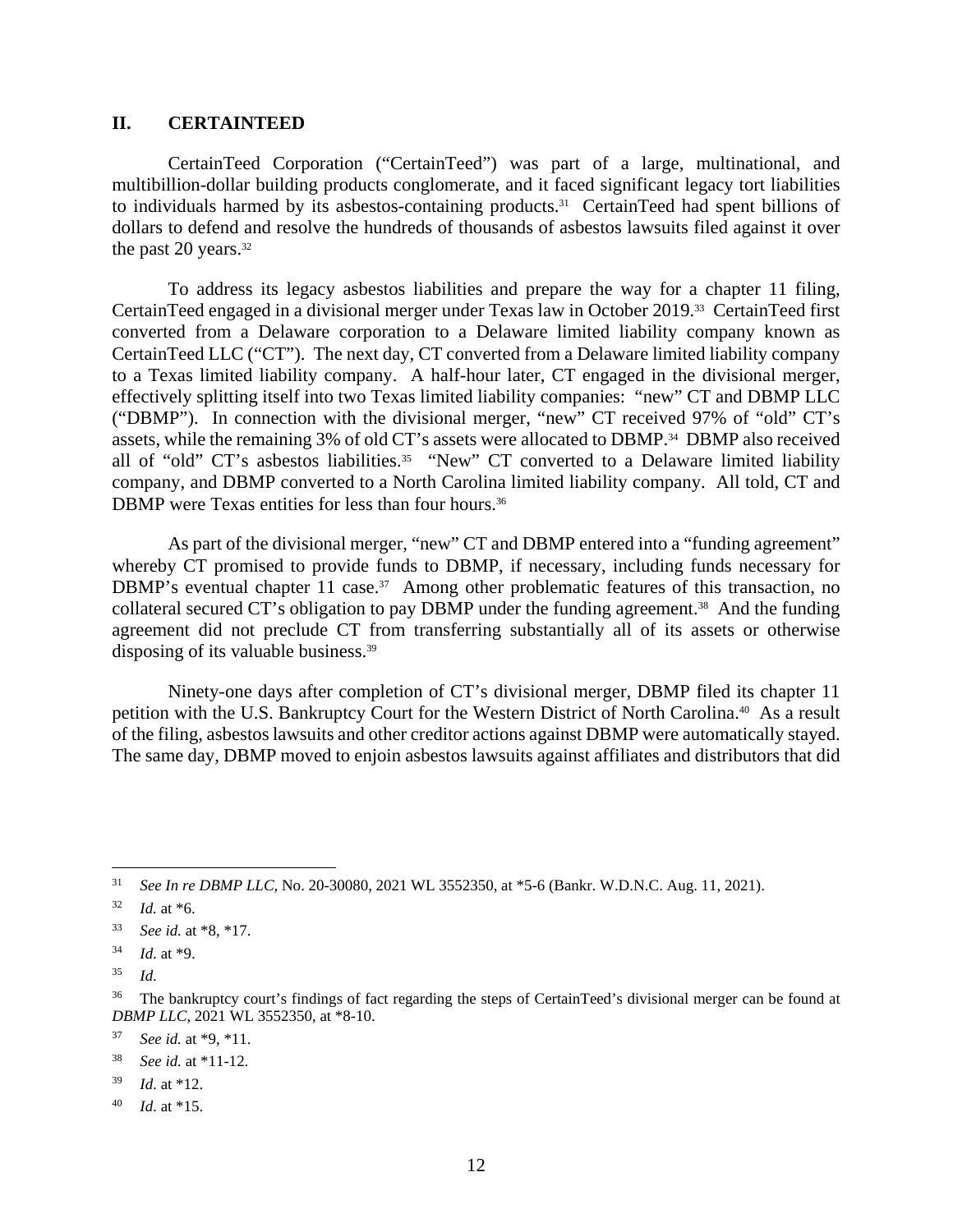not file for bankruptcy, including CT.<sup>41</sup> Over the objection of the asbestos claimants' representatives, the bankruptcy court "extended" the automatic stay and granted injunctive relief.<sup>42</sup>

The court did, however, note the following:

- "Old CertainTeed never entertained a bankruptcy filing for itself and all of its subsidiaries and affiliates (the "CertainTeed Enterprise"). This was a profitable going concern whose assets significantly outweighed its combined operating and asbestos liabilities."43
- "Old CertainTeed took advantage of a corporate restructuring procedure under Texas law to put all of its asbestos liabilities into one company, DBMP, and virtually all of its assets and all of its non-asbestos liabilities, into another, New CertainTeed. The Debtor's own documents describe the procedure as the '[s]plitting of CertainTeed legal entity . . . (Carving out two locations to isolate Asbestos liability).'"44
- "In sum, while the Funding Agreement may provide funding for a plan, it will do so only if New CertainTeed favors that Plan. And that favor is dependent on New CertainTeed receiving permanent injunctive relief from the DBMP Asbestos Claims—whether it is entitled to it or not."<sup>45</sup>

To this day, the injunction shielding CT and its other nonbankrupt affiliates remains in place.

 <sup>41</sup> *Id*. at \*1.

<sup>42</sup> *See id.* at \*1, \*43.

<sup>43</sup> *DBMP LLC*, 2021 WL 3552350, at \*8.

<sup>44</sup> *Id.* (alteration in original).

<sup>45</sup> *Id*. at \*12.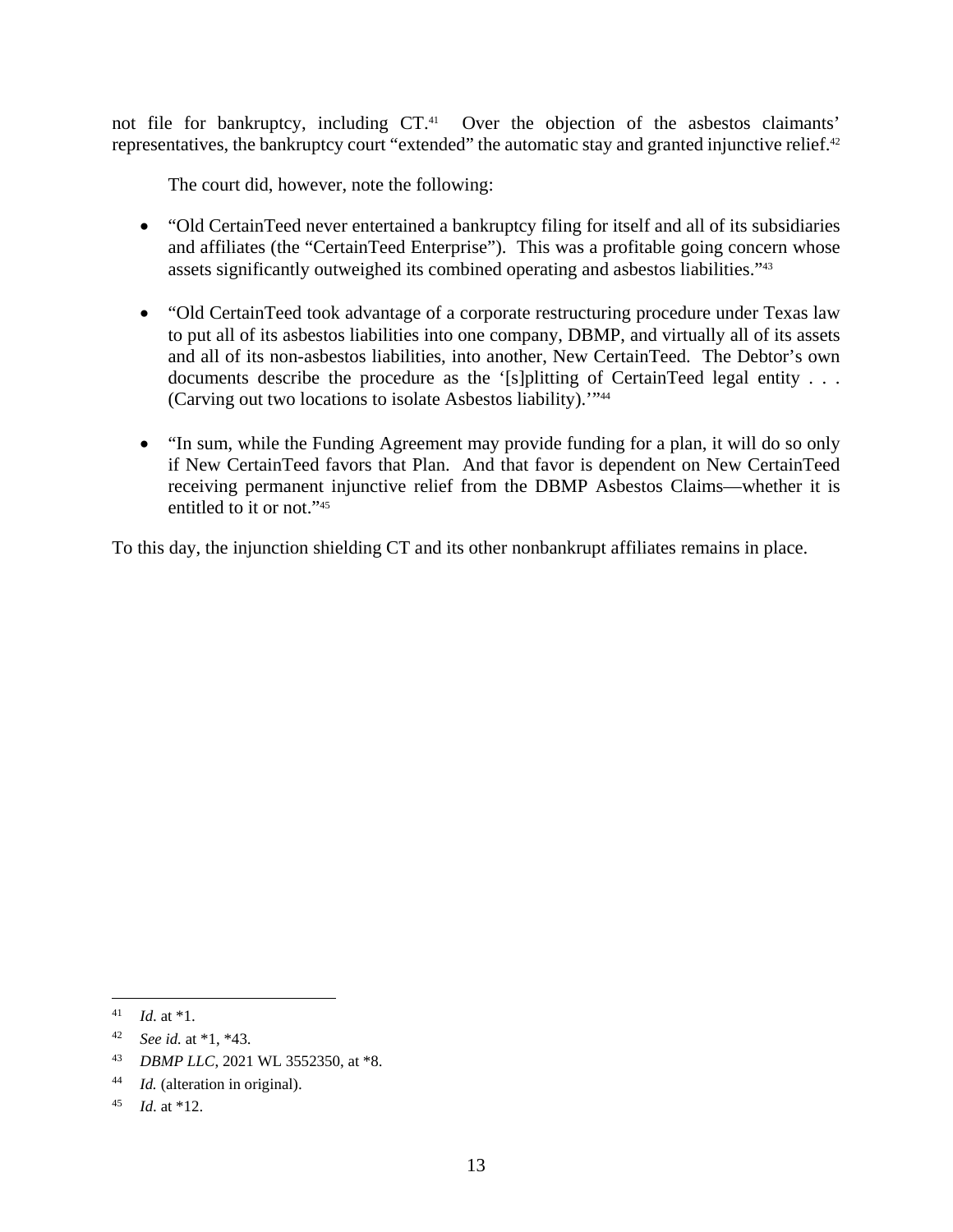## **III. INGERSOLL-RAND AND TRANE U.S.**

Along with their affiliates and subsidiaries, Ingersoll-Rand Company ("IR") and Trane U.S., Inc. ("Trane") were global manufacturers of climate control products for buildings, homes, and transportation and were indirectly owned by the same parent holding company, Ingersoll-Rand plc, now known as Trane Technologies plc.<sup>46</sup> While IR and Trane were successful companies, holding billions of dollars of assets, they also faced significant asbestos liabilities arising from exposures to their asbestos-containing products.<sup>47</sup> To address those liabilities and prepare the way to put their asbestos liabilities into a chapter 11 bankruptcy without subjecting the vast majority of their assets to the jurisdiction of the bankruptcy court, IR and Trane each engaged in divisional mergers under Texas law. 48

# **A. IR's Divisional Merger**

IR first merged with and into a shell Texas limited liability company that had been formed the previous day. That same day, IR effected its divisional merger under Texas law, effectively dividing into two new Texas limited liability companies: Trane Technologies Company LLC ("TTC") and Aldrich Pump LLC ("Aldrich"). TTC received 99% of old IR's assets, while the remaining 1% of IR's assets were allocated to Aldrich.<sup>49</sup> Aldrich was also assigned all of IR's asbestos liabilities. Later that day, TTC converted to a Delaware limited liability company, and Aldrich converted to a North Carolina limited liability company. All told, TTC and Aldrich were Texas companies for less than 24 hours.<sup>50</sup>

# **B. Trane's Divisional Merger**

While IR was undergoing its divisional merger, Trane was doing the same. Trane first converted from a Delaware corporation to a Texas corporation. That same day, Trane effected its Texas divisional merger, effectively splitting into two Texas entities: "new" Trane and Murray Boiler LLC ("Murray"). "New" Trane received 98% of "old" Trane's assets, while the remaining 2% of those assets were allocated to Murray.51 Murray also received all of Trane's asbestos liabilities. Later that day, "new" Trane converted to a Delaware corporation, and Murray converted to a North Carolina limited liability company. All told, Trane and Murray were Texas entities for less than 24 hours.<sup>52</sup>

 <sup>46</sup> *In re Aldrich Pump LLC*, No. 20-30608 (JCW), 2021 WL 3729335, at \*1, \*4 (Bankr. W.D.N.C. Aug. 23, 2021).

<sup>47</sup> *See id*. at \*6, \*22.

<sup>48</sup> *Id.* at \*9.

<sup>49</sup> *Id.* at \*10.

<sup>50</sup> The bankruptcy court's findings of fact regarding the steps of IR's divisional merger can be found *In re Aldrich Pump LLC*, 2021 WL 3729335, at \*10.

 $51$  *Id.* at \*11.

<sup>52</sup> The bankruptcy court's findings of fact regarding the steps of Trane's divisional merger can be found *In re Aldrich Pump LLC*, 2021 WL 3729335, at \*10-11.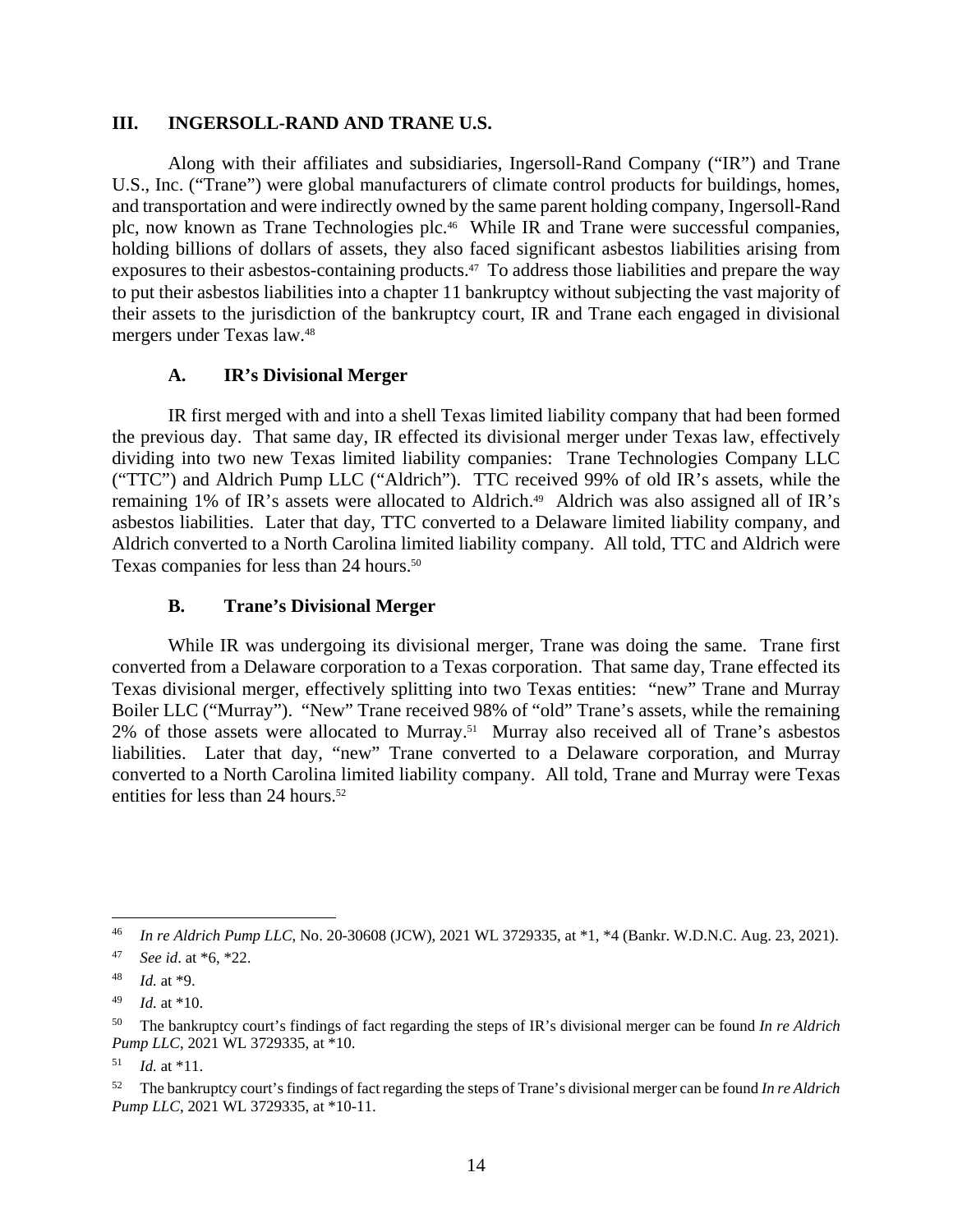## **C. Funding Agreements**

As in the previous divisional mergers involving Bestwall and DBMP, Aldrich and Murray entered into separate funding agreements with TTC and Trane, respectively. Under the Aldrich-TTC funding agreement, TTC promised to provide funds to Aldrich, if necessary, including funds necessary for Aldrich's eventual chapter 11 case.<sup>53</sup> Similarly, under the Murray-Trane funding agreement, Trane promised to provide funds to Murray, if necessary, including funds necessary for Murray's eventual chapter 11 case.<sup>54</sup> As with the funding agreements used in the *Bestwall* and *DBMP* bankruptcies, the funding agreements for Aldrich and Murray contained several problematic features. For example, TTC's and Trane's respective funding obligations were not secured by any collateral, nor were they guaranteed by any other entity.<sup>55</sup> And the funding agreements did not prevent TTC and Trane from engaging in additional divisional mergers, and they explicitly allowed TTC and Trane to engage in consolidations and mergers, and to transfer all or substantially all of their assets to third-parties. 56 What is more, the funding agreements contained provisions that impair, if not effectively disable, the ability and right of other parties-ininterest to propose a competing chapter 11 plan once Aldrich's and Murray's exclusive right to propose a plan terminates.57

# **D. Chapter 11 Filings of Aldrich and Murray**

Seven weeks after completing their respective divisional mergers, Aldrich and Murray filed their chapter 11 petitions with the U.S. Bankruptcy Court for the Western District of North Carolina and moved to enjoin asbestos lawsuits against affiliates (including TTC and Trane), insurers, and third parties, all of which had not filed for bankruptcy. 58 Over the objection of the current asbestos claimants' representatives, the bankruptcy court "extended" the automatic stay and granted injunctive relief.59

The court did, however, note the following:

- "*Old IRNJ and Old Trane never entertained a bankruptcy filing for themselves and all of their subsidiaries and affiliates* (the "Trane Enterprise"). This was a profitable going concern whose assets significantly outweighed its combined operating and asbestos liabilities."<sup>60</sup>
- "Meanwhile, Project Omega team members expected and planned for a long-term bankruptcy prior to the 2020 Corporate Restructuring, which they estimated would last for five or more years."<sup>61</sup>

 <sup>53</sup> *Id.* at \*12.

<sup>54</sup> *Id.*

<sup>55</sup> *Id*. at \*14.

<sup>56</sup> *Id*.

<sup>57</sup> *Id*.

<sup>58</sup> *Id*. at \*1.

<sup>59</sup> *In re Aldrich Pump LLC*, 2021 WL 3729335, at \*2, \*38.

<sup>60</sup> *Id*. at \*8-9 (emphasis added).

<sup>61</sup> *Id*. at \*9.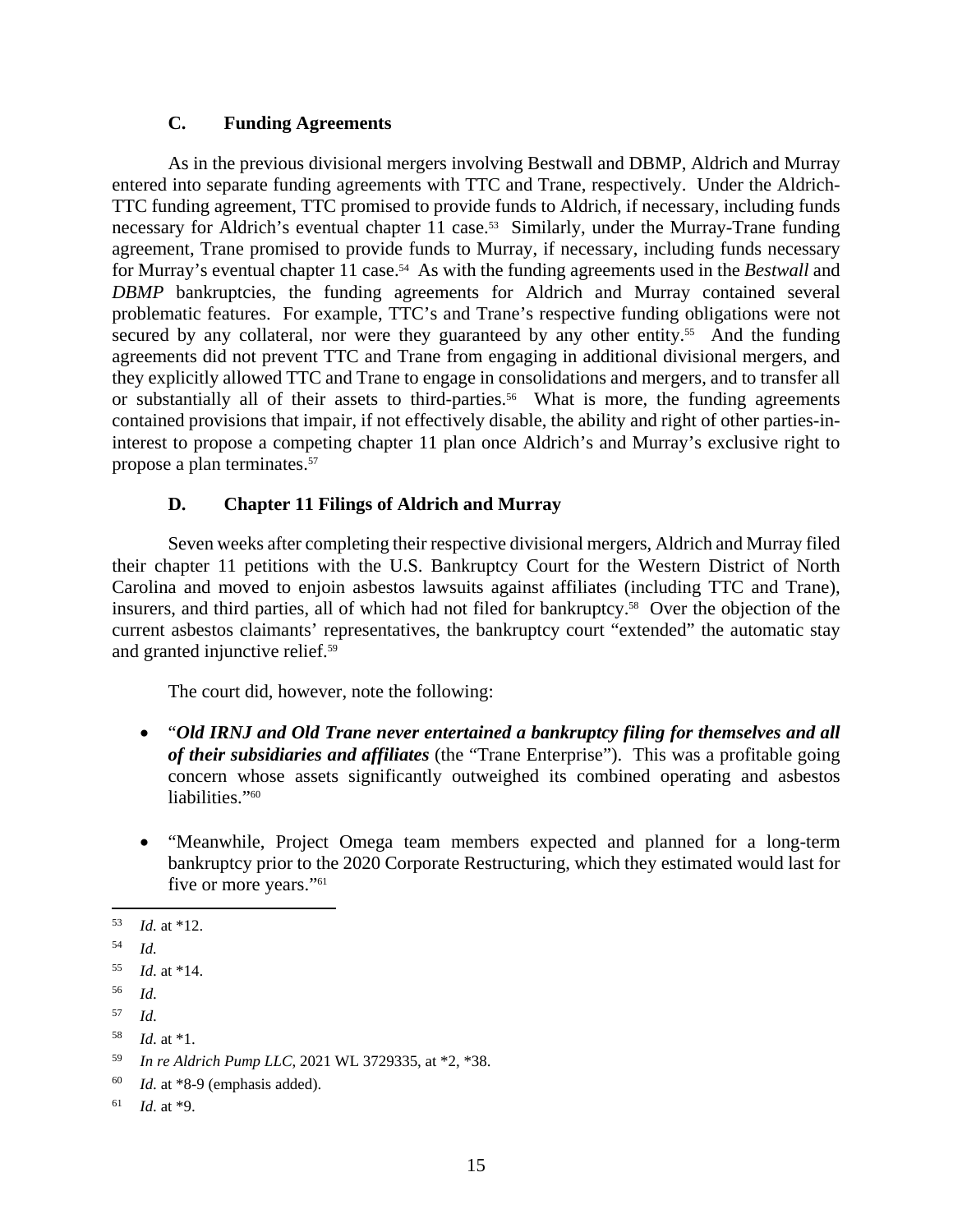- "The 2020 Corporate Restructuring and the Divisional merger were undertaken so that the Trane Enterprise might obtain the injunctive benefits of an asbestos bankruptcy plan and trust without filing themselves."62
- "Rather, *these bankruptcies were designed to isolate the asbestos claimants* from the overall corporate enterprise *and strand them in bankruptcy* until such time as they agree to a Section 524(g) plan." $63$

To this day, the injunction shielding TTC, Trane, and their other nonbankrupt affiliates remains in place.

 <sup>62</sup> *Id*. at \*21.

<sup>63</sup> *Id*. (emphasis added).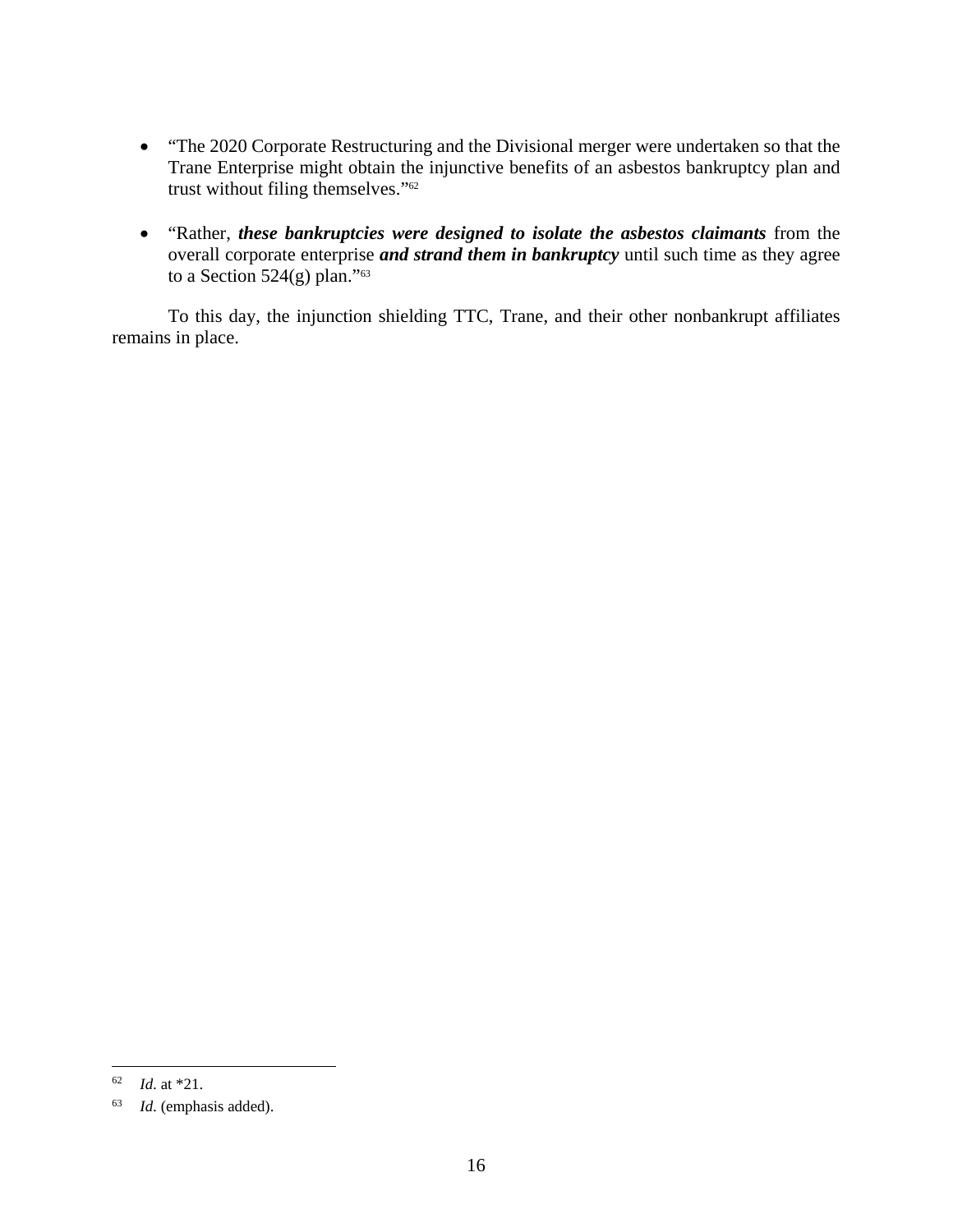#### **IV. JOHNSON & JOHNSON**

Johnson & Johnson Consumer Companies, Inc. ("J&J Consumer") was part of the Johnson & Johnson enterprise group. In 2021, *Fortune* magazine noted Johnson & Johnson<sup>64</sup> had a market value of over \$434 billion.<sup>65</sup>

J&J Consumer, a New Jersey company, manufactured and sold a wide variety of consumer health products.<sup>66</sup> J&J Consumer also faced mounting tort liabilities arising from its baby powder and cosmetic talc products.67 As of October 2021, J&J Consumer had been named as a defendant in tens of thousands of lawsuits, including multidistrict litigation pending in the U.S. District Court for the District of New Jersey.<sup>68</sup>

In October 2021, J&J Consumer engaged in a divisional merger under Texas law. 69 To utilize the Texas divisional merger law, J&J Consumer converted to a Texas limited liability company. J&J Consumer then effectively divided itself into two new companies: Chenango One LLC ("Chenango One") and Chenango Two LLC ("Chenango Two"). Chenango One received assets and holdings valued at approximately \$373 million, while also receiving the entirety of J&J Consumer's tort liabilities, estimated to be in the billions of dollars.<sup>70</sup> That same day, Chenango One converted to a North Carolina company and changed its name to LTL Management LLC ("LTL").

Chenango Two, on the other hand, received all of J&J Consumer's remaining assets (worth approximately \$15 billion) and other liabilities.<sup>71</sup> Later that day, Chenango Two merged with and into a New Jersey entity formed the previous day, and the surviving merged entity changed its name to Johnson and Johnson Consumer Inc. ("new J&J Consumer"). New J&J Consumer is the direct parent of LTL and manufactures and sells the same broad range of products used in the baby care, beauty, and consumer health care fields as the former J&J Consumer.

As with the other entities that previously engaged in Texas divisional mergers, new J&J Consumer and LTL entered into an unsecured funding agreement that purports to provide LTL with certain funds (if necessary), including funds necessary for LTL's chapter 11 case.<sup>72</sup>

 <sup>64</sup> Johnson & Johnson is the New Jersey company incorporated in 1887 that was the ultimate parent of J&J Consumer.

<sup>65</sup> https://fortune.com/company/johnson-johnson/worlds-most-admired-companies/ (last visited Feb. 2, 2022). Indeed, Johnson & Johnson is one of only two U.S. companies with a AAA credit rating, which is higher than the credit rating of the U.S. government. *See* https://www.thestreet.com/markets/johnson-johnson-break-up-may-puttriple-a-credit-rating-at-risk (last visited Feb. 2, 2022).

<sup>66</sup> *See* Declaration of John K. Kim in Support of First Day Pleadings ¶ 19, *In re LTL Mgmt. LLC*, No. 21-30589 (Bankr. D.N.J. Oct.14, 2021), ECF No. 5 ("Kim Decl.").

<sup>67</sup> *Id*. ¶ 31.

<sup>68</sup> *Id*. ¶ 42.

<sup>69</sup> *See id*. ¶¶ 22-23 (explaining steps of J&J Consumer's divisional merger).

<sup>70</sup> *See id*. ¶¶ 26, 28.

<sup>71</sup> *Id.* ¶ 25; *see* Exhibit E to the Debtor's Objection to Motions to Dismiss Chapter 11 Case, *In re LTL Mgmt. LLC*, No. 21-30589 (Bankr. D.N.J. Dec. 22, 2021), ECF No. 956-6.

<sup>72</sup> *See* Kim Decl. ¶ 27; *see also generally id*. at Annex 2 (Amended and Restated Funding Agreement).